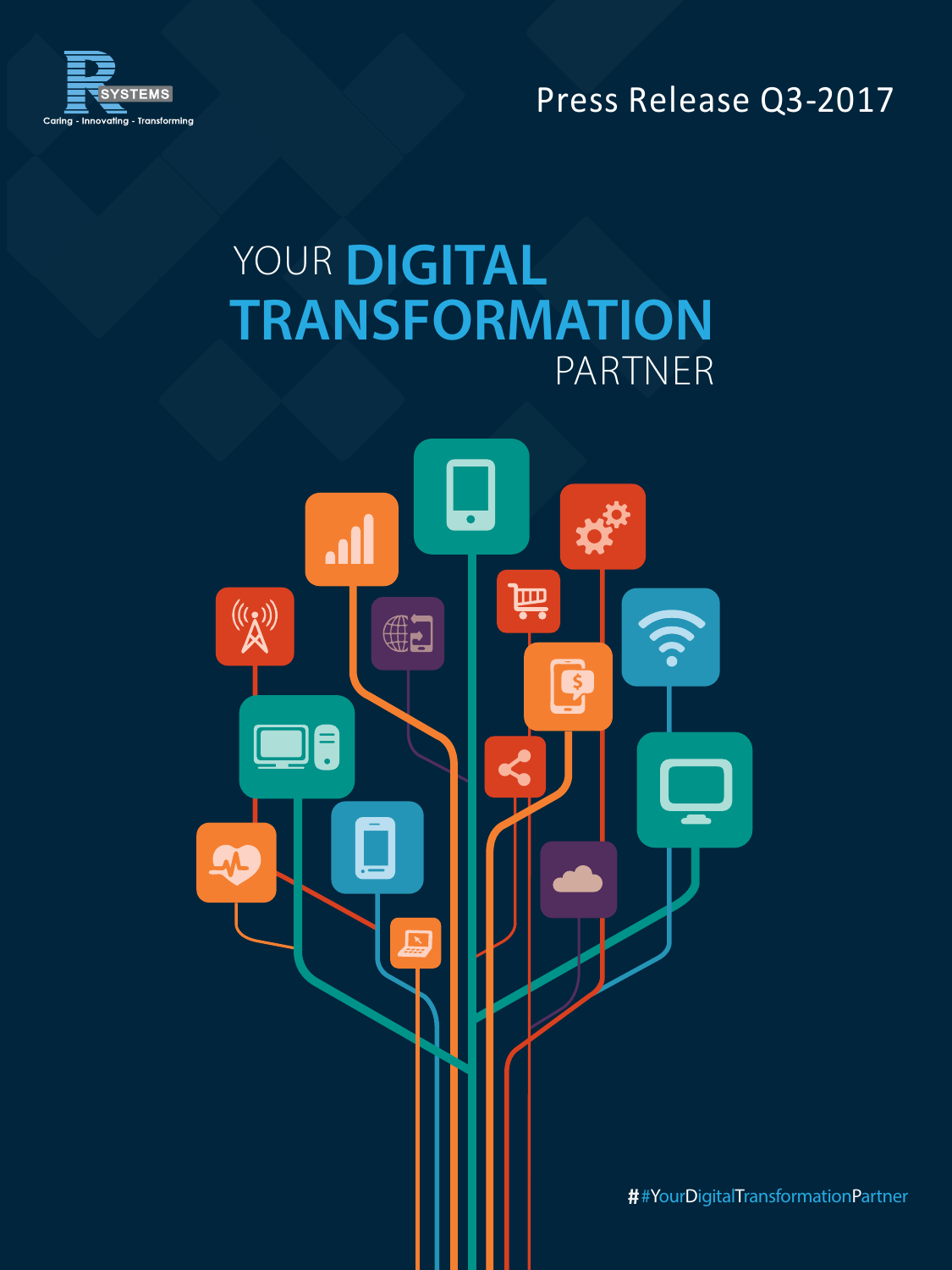

## **R Systems Announces Results for Q3 2017**

## **Q3 2017: Revenue: Rs. 144.9 Crores, EBITDA: Rs. 11.3 Crores and Net Profit Rs. 6.4 Crores Strong Cash Balances of Rs 152 crores to Invest for Future Growth**

Noida, India – November 02, 2017

## **Highlights**

#### **Consolidated results for the quarter ended September 30, 2017**

- Consolidated revenue from operations for Q3 2017 was Rs. 144.89 crores (US\$ 22.53 mn) compared to Rs. 144.11 crores (US\$ 21.53 mn) in Q3 2016 and Rs. 147.92 crores (US\$ 22.91 mn) in Q2 2017. QoQ decrease 2.05% (1.65 % in US\$).
- EBITDA for Q3 2017 was Rs. 11.32 crores (US\$ 1.75 mn) compared to Rs. 15.94 crores (US\$ 2.38 mn) in Q3 2016 and Rs. 5.74 crores (US\$ 0.89 mn) in Q2 2017.
- Net profit after taxes for Q3 2017 was Rs. 6.43 crores (US\$ 0.99 mn) compared to Rs. 10.77 crores (US\$ 1.61 mn) in Q3 2016 and Rs. 4.66 crores (US\$ 0.72 mn) in Q2, 2017.

## **Others**

- 6 key wins during the quarter.
- Total associates as on September 30, 2017 were 2,363 compared to 2,372 at the end of June 30, 2017.

Rekhi Singh, Managing Director stated "We concluded the quarter with revenue of Rs. 145 crores and EBITDA of Rs. 11 crores. Although the margins have improved compared to last quarter but continue to remain muted due to strengthening of the INR, investment in new technologies and sales activities."

He added, "Overall business environment is encouraging with strong demand in newer technologies. We continue to expand our share in fast growing spends for these newer technologies around our chosen verticals. He further added, "We are having a strong balance sheet with net worth of Rs. 297 crores including cash and bank balance of Rs. 152 crores."

Avirag Jain, Director & CTO said "We are continuing our focus on disciplined execution along with deepening our relationship with customers to deliver enhanced value proposition." He added, "We continue to invest in research and innovation, and strengthening our offerings horizontally with cloud, analytics, mobility, IoT etc.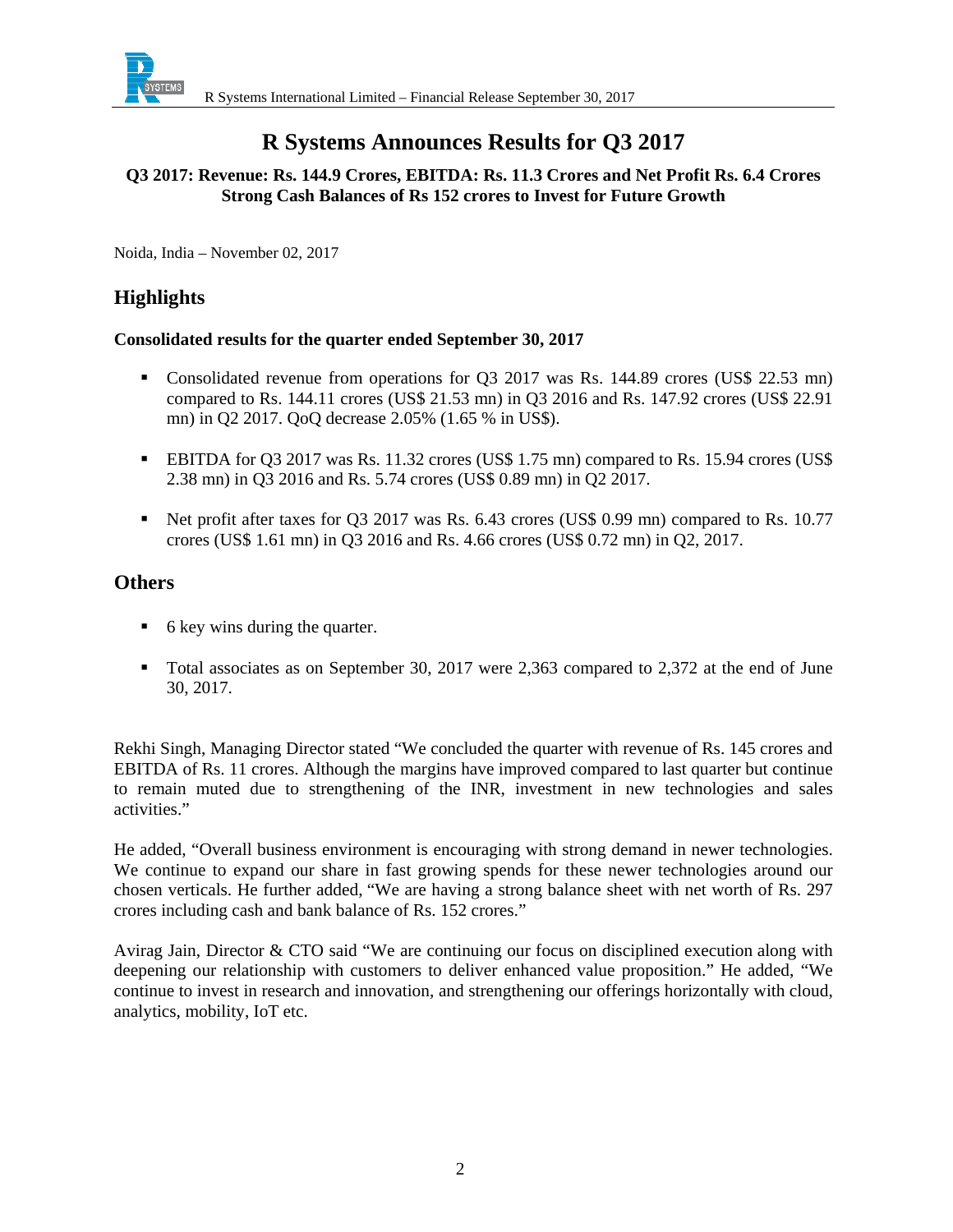

#### **Key Operational Highlights**

Established in 1993, R Systems is a leading global provider of IT and ITeS services and solutions. Product engineering continues to be an integral part of R Systems DNA. R Systems continuously endeavors to enhance customer experience right from the idea creation, product development, and product maintenance & support through integrated product lifecycle management (iPLM) services. The iPLM engagements are backed with strong engineering capabilities, facilitating the shift from a mere functional perspective to a holistic business process perspective of entire product life cycle. We partner with ISVs and businesses to create futuristic products using next-gen technologies.

R Systems leverage comprehensive range of ITeS services to a wide spectrum of clients for improving their organizational efficiencies. The key ITeS services include customer care, technical support, analytics services, and revenue and claims management. These are delivered in multiple languages through our global delivery model.

ECnet® addresses supply chain, warehousing and inventory management. ECnet also operates as Infor Gold-certified channel partner for reselling and implementing several enterprise solutions, including enterprise resource planning, warehouse management, corporate performance management, business intelligence etc. ECnet has also partnered with JDA to offer category management solution suite to retail customers. Headquartered in Singapore, ECnet's footprint spread across Malaysia, Thailand, China and Japan.

IBIZ is Microsoft Gold-certified partner and is specialized in deploying Microsoft business management solution suites, including enterprise resource planning, customer relationship management, point of sales, mobility, business intelligence and portals. IBIZ operates across Singapore, Malaysia, China, Indonesia, Hong Kong and India.

Our services and solutions span over five major verticals including Telecom & Digital Media, Banking & Finance, Healthcare, Manufacturing & Logistics, and Retail & E-commerce.

As a trusted digital transformation partner, we help organizations to embrace digitalization towards greater efficiency and streamlined operations. We have also expanded our capabilities horizontally with Analytics, Mobility, IoT and Cloud across the key verticals.

The brief of key wins during the quarter is listed below:

A UK based technology company that design and manufacture household appliances has engaged R Systems to provide customer interaction analytics services to analyse trends, predicting future events, prescribing effective remedies and monitoring results for its USA operations using Anagram, our proprietary data analytics framework.

A USA based company providing solutions to improve learning styles has engaged R Systems for development and enhancement of its core solution that enriches student and teacher interactions.

An emergent company in USA, providing interactive healthcare platform to connect different players in healthcare ecosystems, has engaged R Systems to build an application enabling users to access promotions and redeem their rewards points.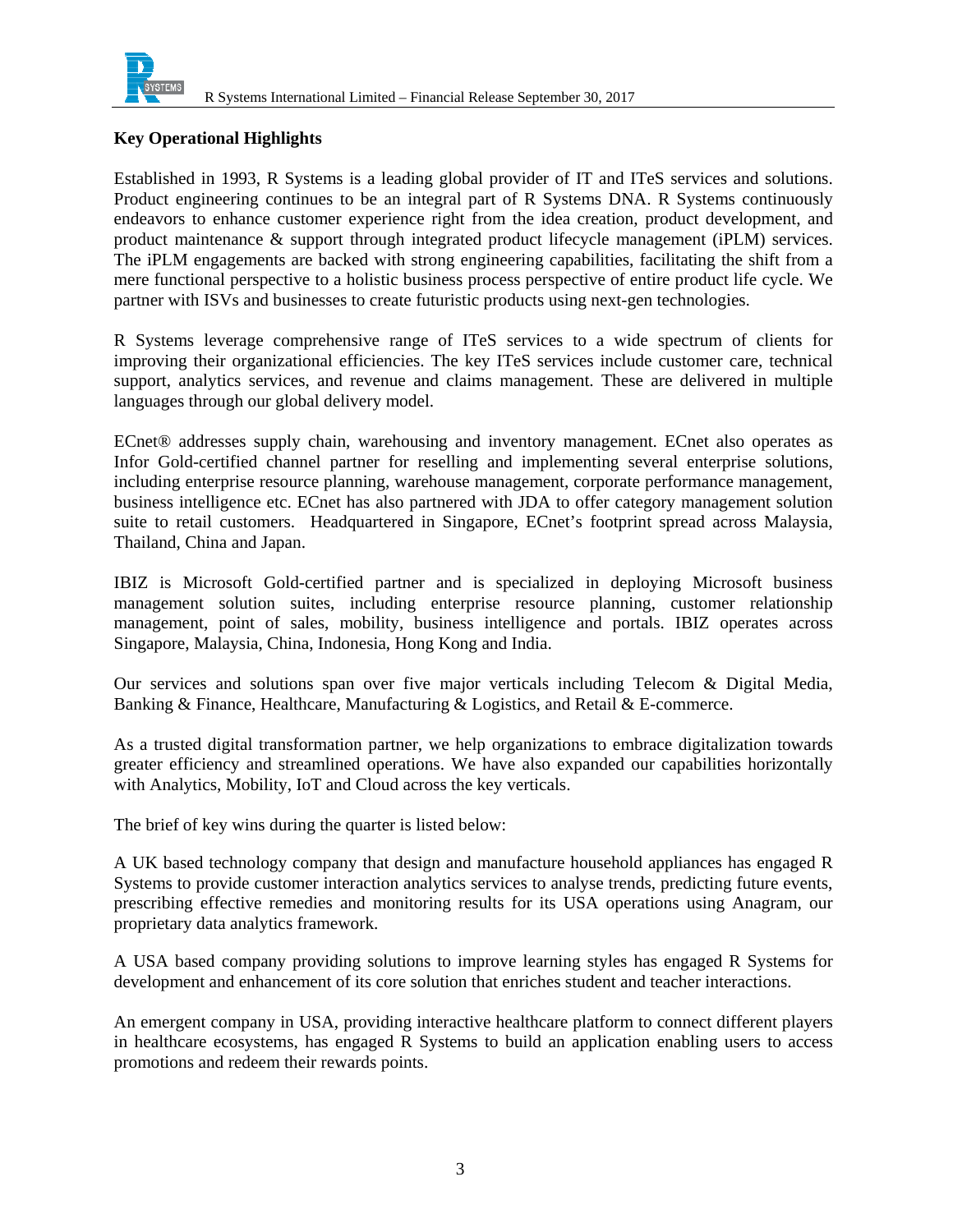

One of the leading logistics and Supply chain companies in Singapore has mandated ECnet to implement Infor CloudSuite Industrial ERP to integrate its various business processes to deliver financial visibility and operational excellence.

A Japanese company manufacturing and distributing oil seals and related products, has engaged IBIZ to implement Microsoft Dynamics ERP to automate and integrate its operations in Indonesia and Singapore.

## **Liquidity and Shareholder Funds**

Cash and bank balances, including bank deposits and liquid funds as at September 30, 2017, were Rs. 151.81 crores compared to Rs. 125.90 crores as at September 30, 2016 and Rs. 135.09 crores as at June 30, 2017. Total shareholder funds as at September 30, 2017 were Rs. 297.29 crores compared to Rs. 281.43 crores as at September 30, 2016 and Rs. 286.84 crores as at June 30, 2017.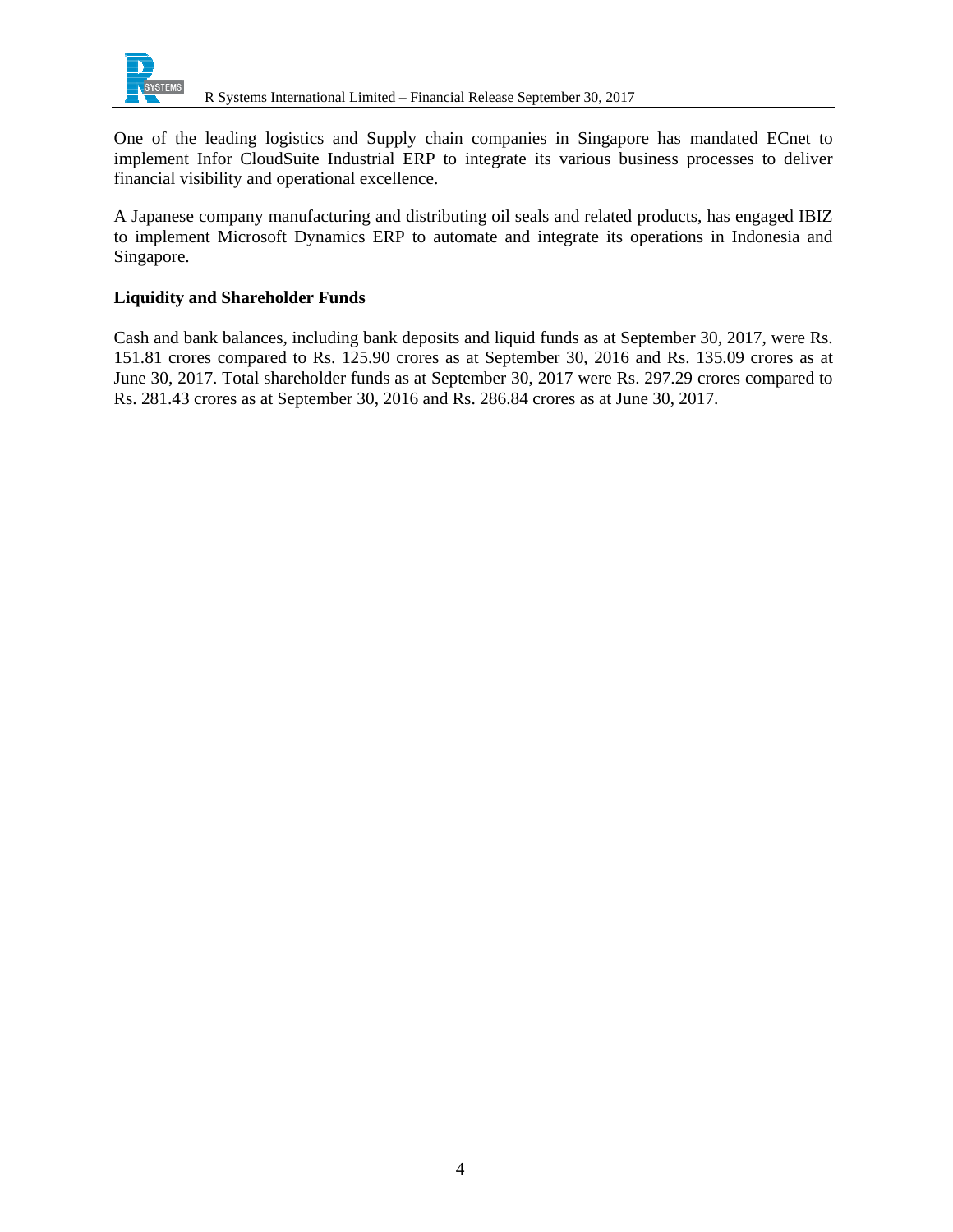

### **Consolidated Profit & Loss Statement (Un-audited) for the Quarter Ended September 30, 2017 (***As per Indian GAAP)*

|                         | (Figures in mn, except per share data)          |                                                               |          |                         |
|-------------------------|-------------------------------------------------|---------------------------------------------------------------|----------|-------------------------|
| Sr. No.                 | <b>Particulars</b>                              | <b>Ouarter Ended</b><br><b>Quarter Ended</b><br>September 30, |          |                         |
|                         |                                                 | 2017                                                          | 2016     | <b>June 30,</b><br>2017 |
| $\mathbf{1}$            | <b>Revenue</b>                                  |                                                               |          |                         |
| 1.1                     | Revenue from operations                         | 1,448.91                                                      | 1,441.13 | 1,479.24                |
| 1.2                     | Other income                                    | 15.60                                                         | 39.68    | 32.84                   |
|                         | <b>Total revenue</b>                            | 1,464.51                                                      | 1,480.81 | 1,512.08                |
| $\overline{2}$          | <b>Expenditure</b>                              |                                                               |          |                         |
| 2.1                     | Employee benefits expense                       | 1,037.89                                                      | 953.69   | 1,036.60                |
| 2.2                     | Operational and other expenses                  | 296.23                                                        | 330.94   | 385.20                  |
| 2.3                     | Depreciation and amortisation expense           | 30.07                                                         | 29.83    | 30.39                   |
| 2.4                     | Finance costs                                   | 2.81                                                          | 2.58     | 2.24                    |
|                         | <b>Total expenditure</b>                        | 1,367.00                                                      | 1,317.04 | 1,454.43                |
| $\overline{\mathbf{3}}$ | <b>Profit before tax</b>                        | 97.51                                                         | 163.77   | 57.65                   |
| $\overline{\mathbf{4}}$ | <b>Provision for tax</b>                        |                                                               |          |                         |
| 4.1                     | Current tax                                     | 30.23                                                         | 55.08    | 28.79                   |
| 4.2                     | Deferred tax charge / (credit)                  | 2.97                                                          | 1.02     | (17.77)                 |
|                         | <b>Total tax expense</b>                        | 33.20                                                         | 56.10    | 11.02                   |
| 5                       | Net profit after tax                            | 64.31                                                         | 107.67   | 46.63                   |
| 6                       | Earnings per share (Face value of Re. 1/- each) |                                                               |          |                         |
| 6.1                     | <b>Basic</b>                                    | 0.52                                                          | 0.85     | 0.38                    |
| 6.2                     | Diluted                                         | 0.52                                                          | 0.85     | 0.38                    |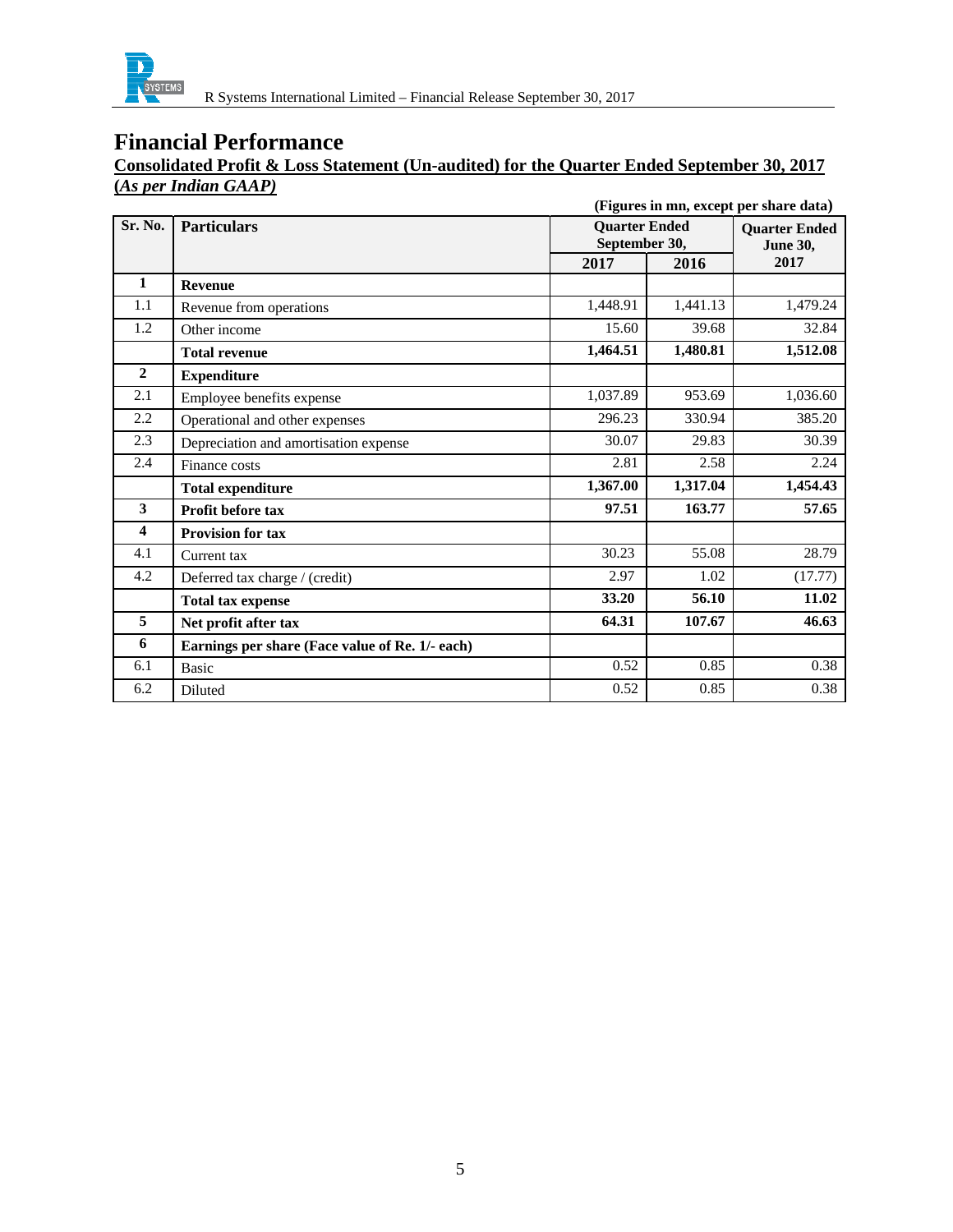

## **Consolidated Profit & Loss Statement (Un-audited) for Nine Months Ended September 30, 2017 (***As per Indian GAAP)*

|                         |                                                 | (Figures in mn, except per share data)  |          |
|-------------------------|-------------------------------------------------|-----------------------------------------|----------|
| Sr. No.                 | <b>Particulars</b>                              | <b>Nine Month Ended</b><br>September 30 |          |
|                         |                                                 | 2017                                    | 2016     |
| $\mathbf{1}$            | <b>Revenue</b>                                  |                                         |          |
| 1.1                     | Revenue from operations                         | 4,371.13                                | 4,348.35 |
| 1.2                     | Other income                                    | 102.54                                  | 73.53    |
|                         | <b>Total revenue</b>                            | 4,473.67                                | 4,421.88 |
| $\mathbf{2}$            | <b>Expenditure</b>                              |                                         |          |
| 2.1                     | Employee benefits expense                       | 3,084.01                                | 2,806.92 |
| 2.2                     | Operational and other expenses                  | 1,037.66                                | 1,011.65 |
| 2.3                     | Depreciation and amortisation expense           | 88.89                                   | 86.17    |
| 2.4                     | Finance costs                                   | 9.06                                    | 6.23     |
|                         | <b>Total expenditure</b>                        | 4,219.62                                | 3,910.97 |
| 3                       | Profit before tax                               | 254.05                                  | 510.91   |
| $\overline{\mathbf{4}}$ | <b>Provision for tax</b>                        |                                         |          |
| 4.1                     | Current tax                                     | 104.98                                  | 170.28   |
| 4.2                     | Deferred tax charge / (credit)                  | (14.49)                                 | (10.28)  |
|                         | <b>Total tax expense</b>                        | 90.49                                   | 160.00   |
| 5                       | Net profit after tax                            | 163.56                                  | 350.91   |
| 6                       | Earnings per share (Face value of Re. 1/- each) |                                         |          |
| 6.1                     | <b>Basic</b>                                    | 1.32                                    | 2.77     |
| 6.2                     | Diluted                                         | 1.32                                    | 2.76     |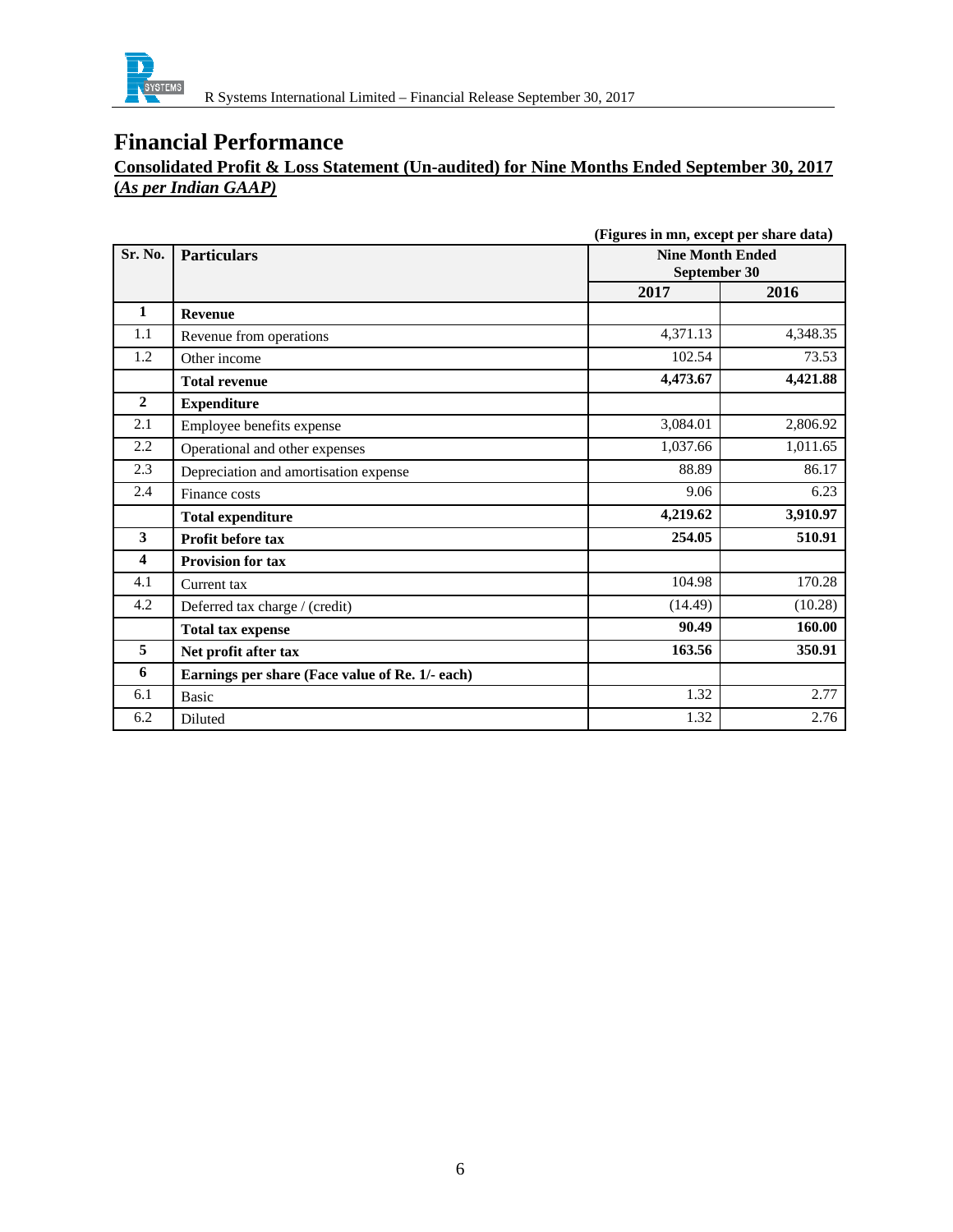

## **Consolidated Profit & Loss Statement (Un-audited) for the Quarter Ended September 30, 2017**  *(Contribution Analysis Format; Basis Indian GAAP)*

| (Figures in mn)               |            |        |            |        |                     |        |
|-------------------------------|------------|--------|------------|--------|---------------------|--------|
| <b>Particulars</b>            | O3 2017    |        | Q3 2016    |        | Q <sub>2</sub> 2017 |        |
|                               | <b>INR</b> | US\$   | <b>INR</b> | US\$   | <b>INR</b>          | US\$   |
| <b>Revenues</b>               | 1,448.91   | 22.53  | 1,441.13   | 21.53  | 1,479.24            | 22.91  |
| Cost of revenues              | 1,016.13   | 15.80  | 949.80     | 14.19  | 1,026.48            | 15.90  |
| Gross margin                  | 432.78     | 6.73   | 491.33     | 7.34   | 452.76              | 7.01   |
|                               | 29.87%     |        | 34.09%     |        | 30.61%              |        |
| SG & A                        |            |        |            |        |                     |        |
| Expenses                      | 319.58     | 4.98   | 331.89     | 4.96   | 395.38              | 6.12   |
|                               | 22.06%     |        | 23.03%     |        | 26.73%              |        |
| <b>EBITDA</b>                 | 113.20     | 1.75   | 159.44     | 2.38   | 57.38               | 0.89   |
|                               | 7.81%      |        | 11.06%     |        | 3.88%               |        |
| Depreciation and amortization | 30.07      | 0.47   | 29.83      | 0.44   | 30.39               | 0.47   |
| <b>Income from operations</b> | 83.13      | 1.28   | 129.61     | 1.94   | 26.99               | 0.42   |
| Interest expense              | (0.53)     | (0.01) | (0.33)     | (0.01) | (0.65)              | (0.01) |
| Other income (net)            | 14.91      | 0.24   | 34.49      | 0.52   | 31.31               | 0.49   |
| Income before income tax      | 97.51      | 1.51   | 163.77     | 2.45   | 57.65               | 0.90   |
| Income tax expense            | 33.20      | 0.52   | 56.10      | 0.84   | 11.02               | 0.18   |
| Net earnings                  | 64.31      | 0.99   | 107.67     | 1.61   | 46.63               | 0.72   |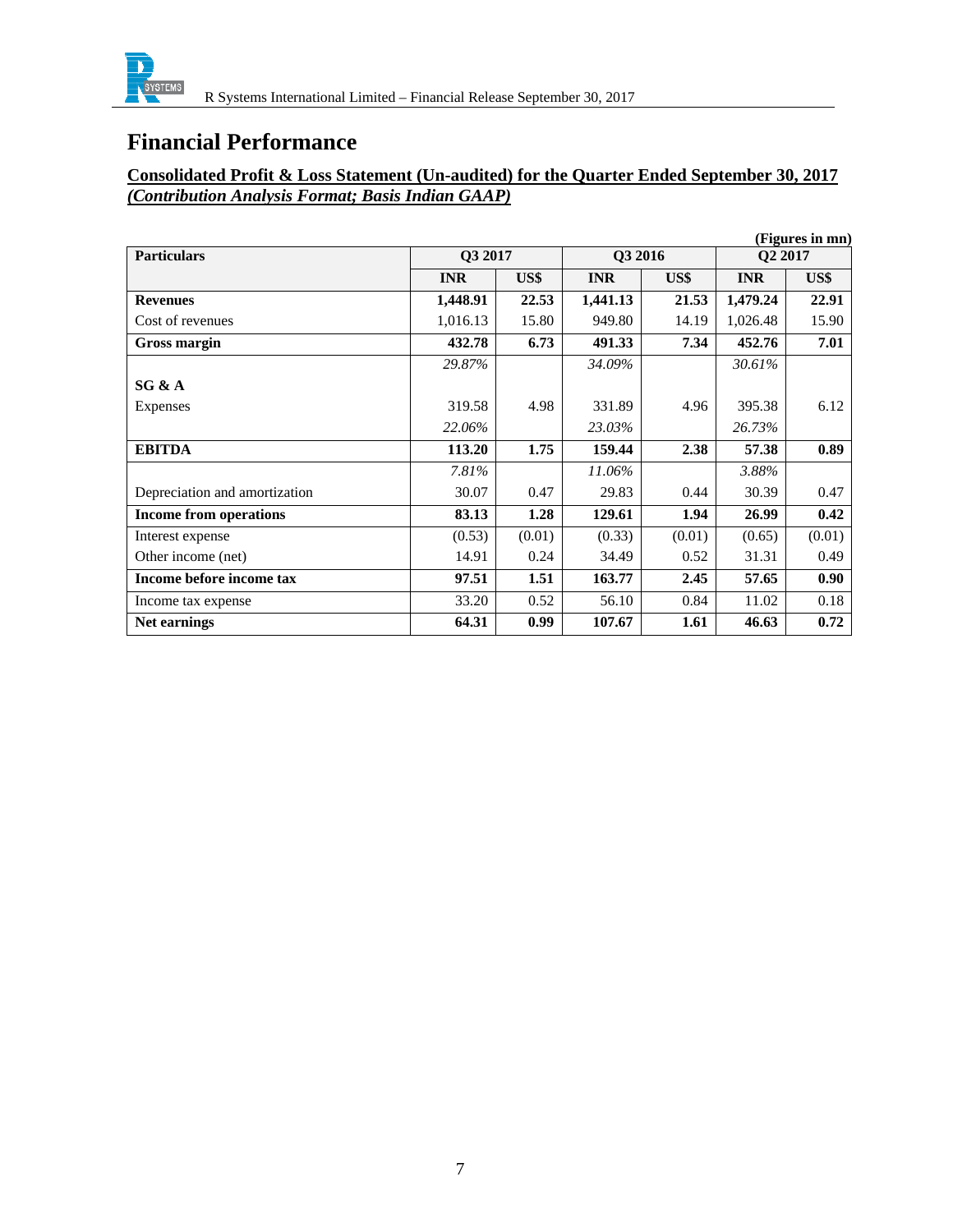

## **Consolidated Profit & Loss Statement (Un-audited) for the Nine Months Ended September 30, 2017** *(Contribution Analysis Format; Basis Indian GAAP)*

|                               |               |        |               | (Figures in mn) |
|-------------------------------|---------------|--------|---------------|-----------------|
| <b>Particulars</b>            | Jan to Sep 17 |        | Jan to Sep 16 |                 |
|                               | <b>INR</b>    | US\$   | <b>INR</b>    | US\$            |
| <b>Revenue</b>                | 4,371.13      | 66.99  | 4,348.35      | 64.79           |
| Cost of revenue               | 3,050.79      | 46.76  | 2,834.11      | 42.23           |
| Gross margin                  | 1,320.34      | 20.23  | 1,514.24      | 22.56           |
|                               | 30.21%        |        | 34.82%        |                 |
| SG & A                        |               |        |               |                 |
| Expenses                      | 1,074.12      | 16.46  | 999.79        | 14.90           |
|                               | 24.57%        |        | 22.99%        |                 |
| <b>EBITDA</b>                 | 246.22        | 3.77   | 514.45        | 7.66            |
|                               | 5.63%         |        | 11.83%        |                 |
| Depreciation and amortization | 88.89         | 1.36   | 86.17         | 1.28            |
| <b>Income from operations</b> | 157.33        | 2.41   | 428.28        | 6.38            |
| Interest expense              | (3.48)        | (0.05) | (0.95)        | (0.02)          |
| Other income (net)            | 100.20        | 1.53   | 83.58         | 1.25            |
| Income before income tax      | 254.05        | 3.89   | 510.91        | 7.61            |
| Income tax expense            | 90.49         | 1.39   | 160.00        | 2.38            |
| Net earnings                  | 163.56        | 2.50   | 350.91        | 5.23            |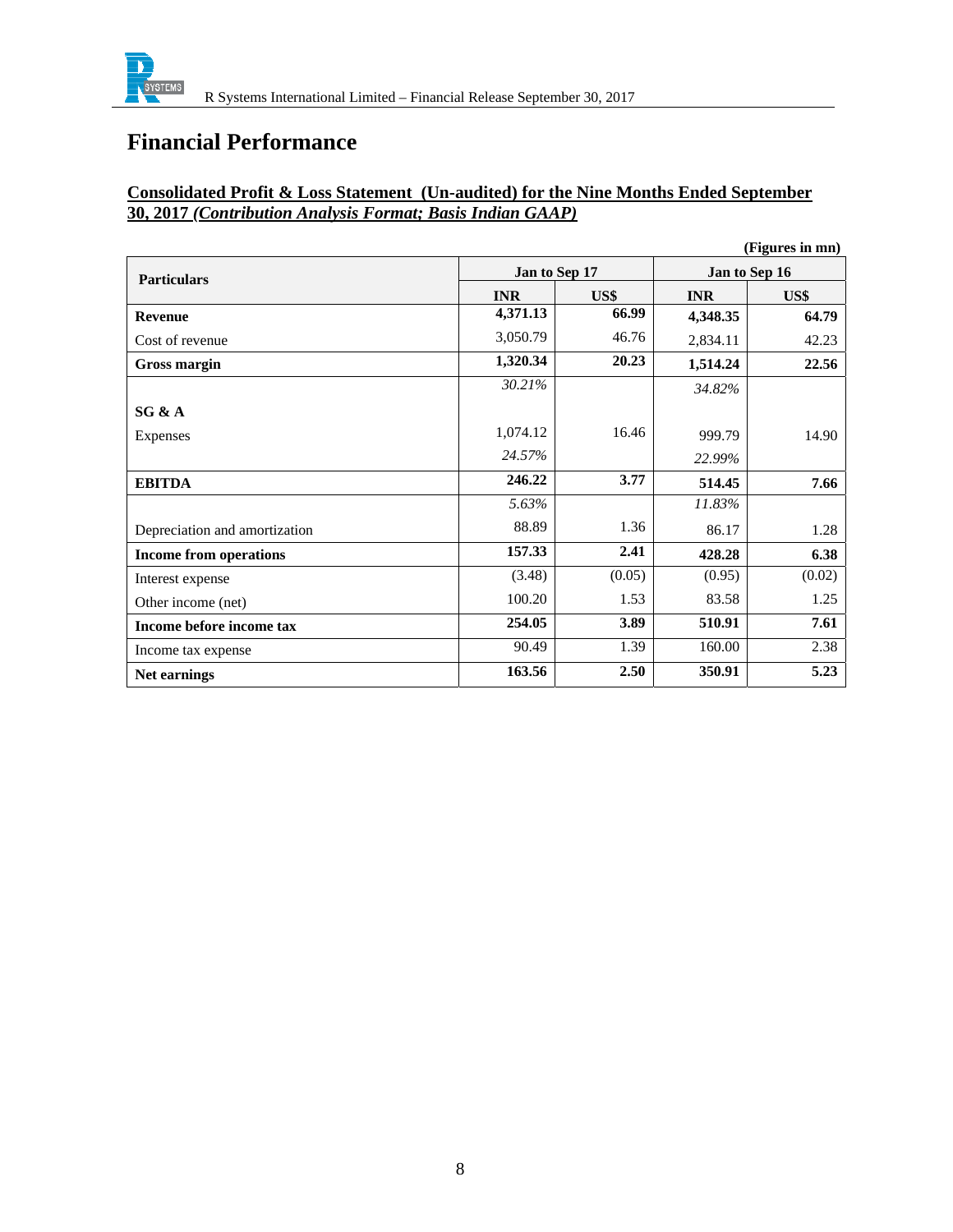

## **Consolidated Balance Sheet as at September 30, 2017 (As per Indian GAAP)**

|                                 | (Figures in mn)             |                             |                             |  |  |
|---------------------------------|-----------------------------|-----------------------------|-----------------------------|--|--|
| <b>Particulars</b>              |                             | As at                       |                             |  |  |
|                                 | Sep 30, 2017<br>(Unaudited) | Sep 30, 2016<br>(Unaudited) | Jun 30, 2017<br>(Unaudited) |  |  |
| <b>EQUITY &amp; LIABILITIES</b> |                             |                             |                             |  |  |
| <b>Shareholders' Funds</b>      |                             |                             |                             |  |  |
| Share capital                   | 123.21                      | 126.13                      | 123.21                      |  |  |
| Reserves and Surplus            | 2,849.75                    | 2,688.13                    | 2,745.21                    |  |  |
|                                 | 2,972.96                    | 2,814.26                    | 2,868.42                    |  |  |
|                                 |                             |                             |                             |  |  |
| <b>Minority interest</b>        |                             |                             |                             |  |  |
| <b>Non-current liabilities</b>  |                             |                             |                             |  |  |
| Long-term borrowings            | 16.62                       | 7.67                        | 17.27                       |  |  |
| Deferred tax liabilities        | 0.34                        |                             | 0.35                        |  |  |
| Other long term liabilities     | 12.16                       | 64.95                       | 12.22                       |  |  |
| Long-term provisions            | 94.54                       | 79.77                       | 95.27                       |  |  |
|                                 | 123.66                      | 152.39                      | 125.11                      |  |  |
|                                 |                             |                             |                             |  |  |
| <b>Current liabilities</b>      |                             |                             |                             |  |  |
| Trade payables                  | 409.58                      | 414.43                      | 379.73                      |  |  |
| Other current liabilities       | 375.43                      | 280.08                      | 397.35                      |  |  |
| Short-term provisions           | 189.83                      | 190.87                      | 187.28                      |  |  |
|                                 | 974.84                      | 885.38                      | 964.36                      |  |  |
| <b>TOTAL</b>                    | 4,071.46                    | 3,852.03                    | 3,957.89                    |  |  |
|                                 |                             |                             |                             |  |  |
| <b>ASSETS</b>                   |                             |                             |                             |  |  |
| <b>Non-current assets</b>       |                             |                             |                             |  |  |
| Fixed assets                    | 330.31                      | 326.37                      | 338.20                      |  |  |
| Goodwill on consolidation       | 470.93                      | 491.91                      | 453.37                      |  |  |
| Non-current investments         | 112.73                      | 201.77                      | 200.67                      |  |  |
| Deferred tax assets (net)       | 61.50                       | 47.66                       | 64.18                       |  |  |
| Long-term loans and advances    | 110.98                      | 81.57                       | 84.46                       |  |  |
| Other non-current assets        | 62.89                       | 126.94                      | 63.44                       |  |  |
|                                 | 1,149.34                    | 1,276.22                    | 1,204.32                    |  |  |
| <b>Current assets</b>           |                             |                             |                             |  |  |
| <b>Current Investment</b>       | 135.57                      | 118.01                      | 87.57                       |  |  |
| Trade receivables               | 1,019.29                    | 948.55                      | 1,036.27                    |  |  |
| Cash and bank balance           | 1,408.52                    | 1,137.03                    | 1,294.35                    |  |  |
| Short-term loans and advances   | 161.31                      | 184.58                      | 171.60                      |  |  |
| Other current assets            | 197.43                      | 187.64                      | 163.78                      |  |  |
|                                 | 2,922.12                    | 2,575.81                    | 2,753.57                    |  |  |
| <b>TOTAL</b>                    | 4,071.46                    | 3,852.03                    | 3,957.89                    |  |  |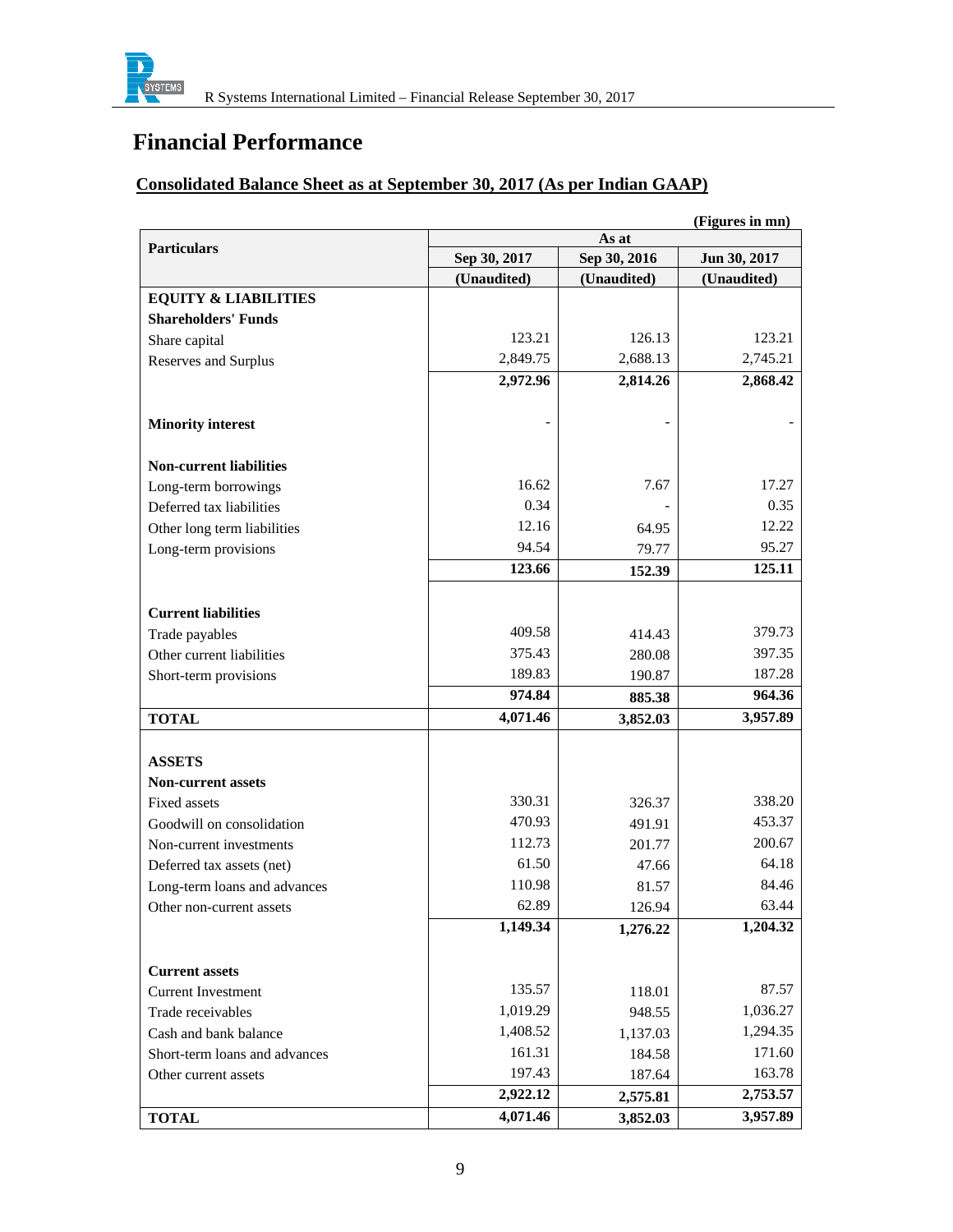

# **Consolidated Operational Data (Un-audited)**

| <b>Profitability in Percentage</b> | <b>Quarter ended</b> |            |            |  |
|------------------------------------|----------------------|------------|------------|--|
|                                    | Sep 30, 17           | Sep 30, 16 | Jun 30, 17 |  |
|                                    |                      |            |            |  |
| Revenues                           | 100.00               | 100.00     | 100.00     |  |
| Gross margin                       | 29.87                | 34.09      | 30.61      |  |
| SG & A                             | 22.06                | 23.03      | 26.73      |  |
| <b>EBITDA</b>                      | 7.81                 | 11.06      | 3.88       |  |
| <b>EBT</b>                         | 6.73                 | 11.36      | 3.90       |  |
| PAT                                | 4.44                 | 7.47       | 3.15       |  |

|                                    | <b>Quarter ended</b> |            |            |  |
|------------------------------------|----------------------|------------|------------|--|
| <b>Revenue from Top 10 Clients</b> | Sep 30, 17           | Sep 30, 16 | Jun 30, 17 |  |
|                                    |                      |            |            |  |
| Top 10 Clients                     | 34.60%               | 32.95%     | 33.60%     |  |
| Top 5 Clients                      | 22.43%               | 20.96%     | 21.95%     |  |
| Top 3 Clients                      | 16.16%               | 14.61%     | 15.45%     |  |
| <b>Largest Client</b>              | 6.35%                | 6.70%      | 6.22%      |  |

| <b>Revenues by Geographies</b> | <b>Quarter ended</b> |            |                   |  |
|--------------------------------|----------------------|------------|-------------------|--|
|                                | Sep 30, 17           | Sep 30, 16 | <b>Jun 30, 17</b> |  |
|                                |                      |            |                   |  |
| <b>USA</b>                     | 55.73%               | 60.14%     | 55.64%            |  |
| Europe                         | 20.10%               | 18.21%     | 19.12%            |  |
| SEAC (South East Asia)         | 19.27%               | 17.15%     | 19.78%            |  |
| India                          | 1.91%                | 1.68%      | 1.84%             |  |
| Others                         | 2.99%                | 2.82%      | 3.62%             |  |
| <b>Total</b>                   | 100.00%              | 100.00%    | 100.00%           |  |

|                                  | <b>Quarter ended</b> |            |                   |  |
|----------------------------------|----------------------|------------|-------------------|--|
| Utilization (excluding trainees) | Sep 30, 17           | Sep 30, 16 | <b>Jun 30, 17</b> |  |
|                                  |                      |            |                   |  |
| Onsite                           | 98.20%               | 99.72%     | 96.79%            |  |
| Offshore                         | 72.36%               | 71.78%     | 72.40%            |  |
| Blended                          | 75.70%               | 75.74%     | 75.63%            |  |

|                                  | <b>Ouarter ended</b> |            |                   |  |
|----------------------------------|----------------------|------------|-------------------|--|
| Utilization (including trainees) | Sep 30, 17           | Sep 30, 16 | <b>Jun 30, 17</b> |  |
|                                  |                      |            |                   |  |
| <b>Onsite</b>                    | 98.20%               | 99.72%     | 96.79%            |  |
| Offshore                         | 70.28%               | 66.85%     | 69.63%            |  |
| Blended                          | 73.80%               | 71.24%     | 73.11%            |  |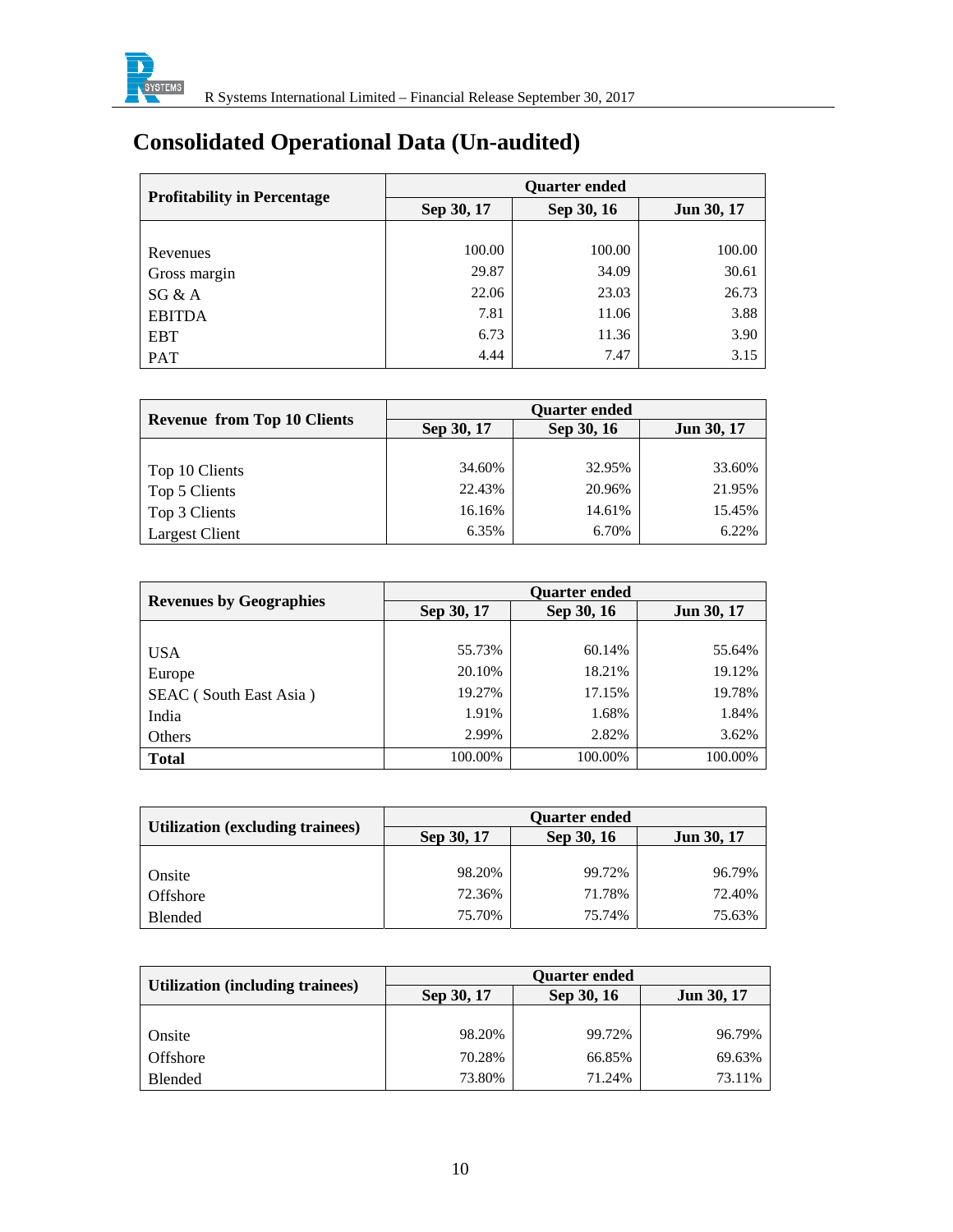

# **Consolidated Operational Data (Un-audited)**

|                          |            | As at      |            |
|--------------------------|------------|------------|------------|
| <b>Human resources</b>   | Sep 30, 17 | Sep 30, 16 | Jun 30, 17 |
| <b>Technical</b>         | 2,011      | 1,973      | 2,018      |
| <b>Software services</b> |            |            |            |
| Onsite                   | 274        | 266        | 285        |
| Offshore                 | 1,235      | 1,200      | 1,268      |
| <b>BPO</b>               |            |            |            |
| Offshore                 | 444        | 396        | 406        |
| <b>Trainees</b>          | 58         | 111        | 59         |
| <b>Support</b>           | 352        | 330        | 354        |
| <b>Total count</b>       | 2,363      | 2,303      | 2,372      |

#### **(**Rs. in mn, except DSO)

|                               |            | As At      |                   |
|-------------------------------|------------|------------|-------------------|
| <b>Key Balance Sheet Data</b> | Sep 30, 17 | Sep 30, 16 | <b>Jun 30, 17</b> |
| Receivable                    | 1,019.29   | 948.55     | 1,036.27          |
| Receivable in days ("DSO")    | 49         | 53         | 48                |
| Total cash and bank balance*  | 1,518.14   | 1,258.99   | 1,350.94          |
| Fixed assets                  | 330.31     | 326.37     | 338.20            |
| Shareholders' funds           | 2,972.96   | 2,814.26   | 2.868.42          |

\*Including investments in liquid funds and fixed deposits with banks

|                                             | As on Sep 30, 2017  |              |
|---------------------------------------------|---------------------|--------------|
| <b>Development/Service Centres Location</b> | Covered areas in sq | No. of seats |
|                                             | ft.                 |              |
| India                                       |                     |              |
| Noida                                       | 93,679              | 1,792        |
| Chennai                                     | 5,905               | 65           |
|                                             | 99,584              | 1,857        |
| <b>USA</b>                                  |                     |              |
| Sacramento, CA                              | 9,500               | 60           |
|                                             |                     |              |
| <b>South East Asia</b>                      |                     |              |
| Singapore                                   | 8,054               | 91           |
| Malaysia                                    | 6,162               | 52           |
| Thailand                                    | 592                 | 6            |
| Indonesia                                   | 1,109               | 12           |
|                                             | 15,917              | 161          |
| <b>Europe</b>                               |                     |              |
| Romania                                     | 19,795              | 184          |
| Poland                                      | 8,141               | 65           |
| Moldova                                     | 3,398               | 49           |
|                                             | 31,334              | 298          |
| <b>Total</b>                                | 156,335             | 2,376        |